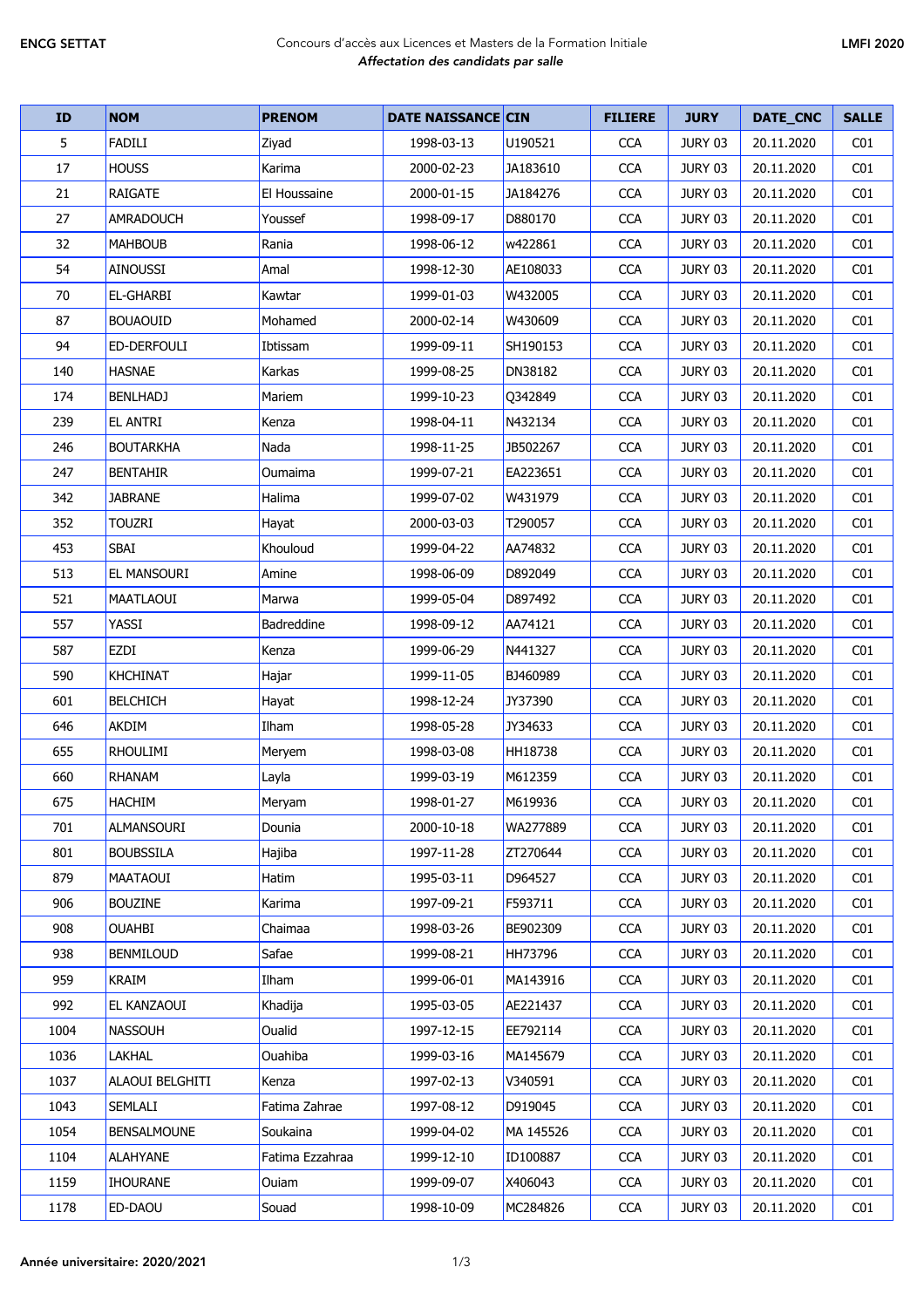## ENCG SETTAT Concours d'accès aux Licences et Masters de la Formation Initiale *Affectation des candidats par salle*

| <b>ID</b> | <b>NOM</b>           | <b>PRENOM</b>  | <b>DATE NAISSANCE CIN</b> |          | <b>FILIERE</b> | <b>JURY</b>    | DATE_CNC   | <b>SALLE</b>    |
|-----------|----------------------|----------------|---------------------------|----------|----------------|----------------|------------|-----------------|
| 1188      | <b>AOUAM</b>         | Jihane         | 1999-11-27                | J533844  | <b>CCA</b>     | JURY 03        | 20.11.2020 | CO <sub>1</sub> |
| 1189      | KEDDANI              | Souhaila       | 1999-08-31                | FA172222 | <b>CCA</b>     | JURY 03        | 20.11.2020 | CO <sub>1</sub> |
| 1226      | <b>JADDA</b>         | Nassima        | 2000-03-05                | BB176025 | <b>CCA</b>     | JURY 03        | 20.11.2020 | CO <sub>1</sub> |
| 1229      | <b>CHAOUI</b>        | Hind           | 1999-06-04                | AE265307 | <b>CCA</b>     | JURY 03        | 20.11.2020 | CO <sub>1</sub> |
| 1351      | <b>LAACHRATE</b>     | Nada           | 2000-02-29                | JC591076 | <b>CCA</b>     | JURY 03        | 20.11.2020 | CO <sub>1</sub> |
| 1365      | <b>EL RAJIH</b>      | Hamza          | 1999-10-05                | M616000  | <b>CCA</b>     | <b>JURY 03</b> | 20.11.2020 | CO <sub>1</sub> |
| 1366      | <b>BOUR</b>          | Nohaila        | 1999-12-17                | M614907  | <b>CCA</b>     | JURY 03        | 20.11.2020 | CO <sub>1</sub> |
| 1372      | <b>EL ATTAR</b>      | Boutaina       | 1999-07-28                | AE279262 | <b>CCA</b>     | <b>JURY 04</b> | 20.11.2020 | CO <sub>2</sub> |
| 1414      | <b>CHAD</b>          | Kaoutar        | 1999-09-12                | M609284  | <b>CCA</b>     | JURY 04        | 20.11.2020 | CO <sub>2</sub> |
| 1468      | LAZAAR               | Imane          | 1998-06-17                | Y477981  | <b>CCA</b>     | JURY 04        | 20.11.2020 | CO <sub>2</sub> |
| 1533      | <b>HABIBALLAH</b>    | Sara           | 1996-01-28                | BH487600 | <b>CCA</b>     | JURY 04        | 20.11.2020 | CO <sub>2</sub> |
| 1679      | <b>BOUJNANE</b>      | Hama           | 1999-09-05                | D879522  | <b>CCA</b>     | JURY 04        | 20.11.2020 | CO <sub>2</sub> |
| 1750      | <b>MA-ELAININE</b>   | Chaimae        | 1998-12-07                | J532102  | <b>CCA</b>     | JURY 04        | 20.11.2020 | CO <sub>2</sub> |
| 1769      | <b>MOUASS</b>        | Yasmine        | 1997-11-20                | CD586975 | <b>CCA</b>     | JURY 04        | 20.11.2020 | CO <sub>2</sub> |
| 1775      | <b>SKIKIMA</b>       | Kawthar        | 1999-11-25                | QA183773 | <b>CCA</b>     | JURY 04        | 20.11.2020 | CO <sub>2</sub> |
| 1853      | <b>BADIOUI</b>       | Chaimae        | 1999-09-13                | D893643  | <b>CCA</b>     | JURY 04        | 20.11.2020 | CO <sub>2</sub> |
| 2132      | <b>RACHID</b>        | Mohammed       | 1998-10-19                | BB165358 | <b>CCA</b>     | JURY 04        | 20.11.2020 | CO <sub>2</sub> |
| 2154      | MOUTAOUAKKIL         | Nadia          | 1999-03-01                | BB165079 | <b>CCA</b>     | JURY 04        | 20.11.2020 | CO <sub>2</sub> |
| 2246      | <b>ARCHI</b>         | Fatima Ezzahra | 1999-10-04                | MJ11943  | <b>CCA</b>     | JURY 04        | 20.11.2020 | CO <sub>2</sub> |
| 2275      | <b>MESBAHI</b>       | Mohammed       | 1998-04-18                | CD672464 | <b>CCA</b>     | JURY 04        | 20.11.2020 | CO <sub>2</sub> |
| 2296      | LAHGUINI             | Meryem         | 1999-02-02                | MA139430 | <b>CCA</b>     | JURY 04        | 20.11.2020 | CO <sub>2</sub> |
| 2306      | <b>RHABI</b>         | Maryem         | 1998-05-25                | HH121159 | <b>CCA</b>     | <b>JURY 04</b> | 20.11.2020 | CO <sub>2</sub> |
| 2360      | EL OUAJIDI           | Siham          | 1999-08-18                | M612335  | <b>CCA</b>     | JURY 04        | 20.11.2020 | CO <sub>2</sub> |
| 2531      | EL KACIMI            | Ghrbawi        | 1997-10-23                | EC55387  | <b>CCA</b>     | JURY 04        | 20.11.2020 | CO <sub>2</sub> |
| 2534      | <b>ESSEKAKRI</b>     | Meryem         | 1999-06-25                | MJ4521   | <b>CCA</b>     | JURY 04        | 20.11.2020 | CO <sub>2</sub> |
| 2753      | <b>BOUJJAADIA</b>    | Fatine         | 1999-04-09                | BJ451239 | <b>CCA</b>     | JURY 04        | 20.11.2020 | CO <sub>2</sub> |
| 2762      | <b>SEBBAH</b>        | Chaimaa        | 1999-01-23                | HH244273 | <b>CCA</b>     | JURY 04        | 20.11.2020 | CO <sub>2</sub> |
| 2859      | IMZIL                | Nouhaila       | 1998-05-13                | BH592528 | <b>CCA</b>     | JURY 04        | 20.11.2020 | CO <sub>2</sub> |
| 2969      | <b>MOUAFAK</b>       | Amina          | 1999-04-08                | W431957  | <b>CCA</b>     | JURY 04        | 20.11.2020 | CO <sub>2</sub> |
| 3021      | <b>BENJALLOUL</b>    | Bahija         | 1996-12-17                | W419693  | <b>CCA</b>     | JURY 04        | 20.11.2020 | CO <sub>2</sub> |
| 3252      | <b>KHIAT</b>         | Niema          | 1997-03-08                | S752498  | <b>CCA</b>     | JURY 04        | 20.11.2020 | CO <sub>2</sub> |
| 3386      | <b>AIT BENAAMARA</b> | Hiba           | 1999-07-03                | WA265520 | <b>CCA</b>     | JURY 04        | 20.11.2020 | CO <sub>2</sub> |
| 3440      | <b>ROUCHDI</b>       | Oumaima        | 1999-10-22                | GM215613 | <b>CCA</b>     | JURY 04        | 20.11.2020 | CO <sub>2</sub> |
| 3448      | <b>EL BAHRI</b>      | Israa          | 1997-11-14                | LG39420  | <b>CCA</b>     | JURY 04        | 20.11.2020 | CO <sub>2</sub> |
| 3460      | <b>MOULAHI</b>       | Ibtissame      | 1998-07-21                | HH72000  | <b>CCA</b>     | JURY 04        | 20.11.2020 | CO <sub>2</sub> |
| 3596      | <b>BENLANAYA</b>     | Hajar          | 1999-12-20                | BK671809 | <b>CCA</b>     | JURY 04        | 20.11.2020 | CO <sub>2</sub> |
| 3632      | EL MAMOUNI ALAOUI    | Asmaa          | 2000-01-09                | BK675563 | <b>CCA</b>     | JURY 04        | 20.11.2020 | CO <sub>2</sub> |
| 3668      | <b>LAHBOUB</b>       | Chaimae        | 1999-06-27                | LE28824  | <b>CCA</b>     | JURY 04        | 20.11.2020 | CO <sub>2</sub> |
| 3670      | <b>BARDAOUI</b>      | Lamiaa         | 1999-05-28                | BH626776 | <b>CCA</b>     | JURY 04        | 20.11.2020 | CO <sub>2</sub> |
| 3709      | <b>IRAOUI</b>        | Zineb          | 1999-01-12                | BH630124 | <b>CCA</b>     | JURY 04        | 20.11.2020 | CO <sub>2</sub> |
| 3760      | <b>OUALI</b>         | Hajar          | 1999-09-15                | BK686231 | <b>CCA</b>     | JURY 04        | 20.11.2020 | CO <sub>2</sub> |
| 3761      | <b>NOUSAIR</b>       | Nouhaila       | 2000-01-25                | BK684304 | <b>CCA</b>     | JURY 04        | 20.11.2020 | CO <sub>2</sub> |
| 3767      | LAARICH              | Meryem         | 1999-10-02                | 1634642  | <b>CCA</b>     | JURY 04        | 20.11.2020 | CO <sub>2</sub> |